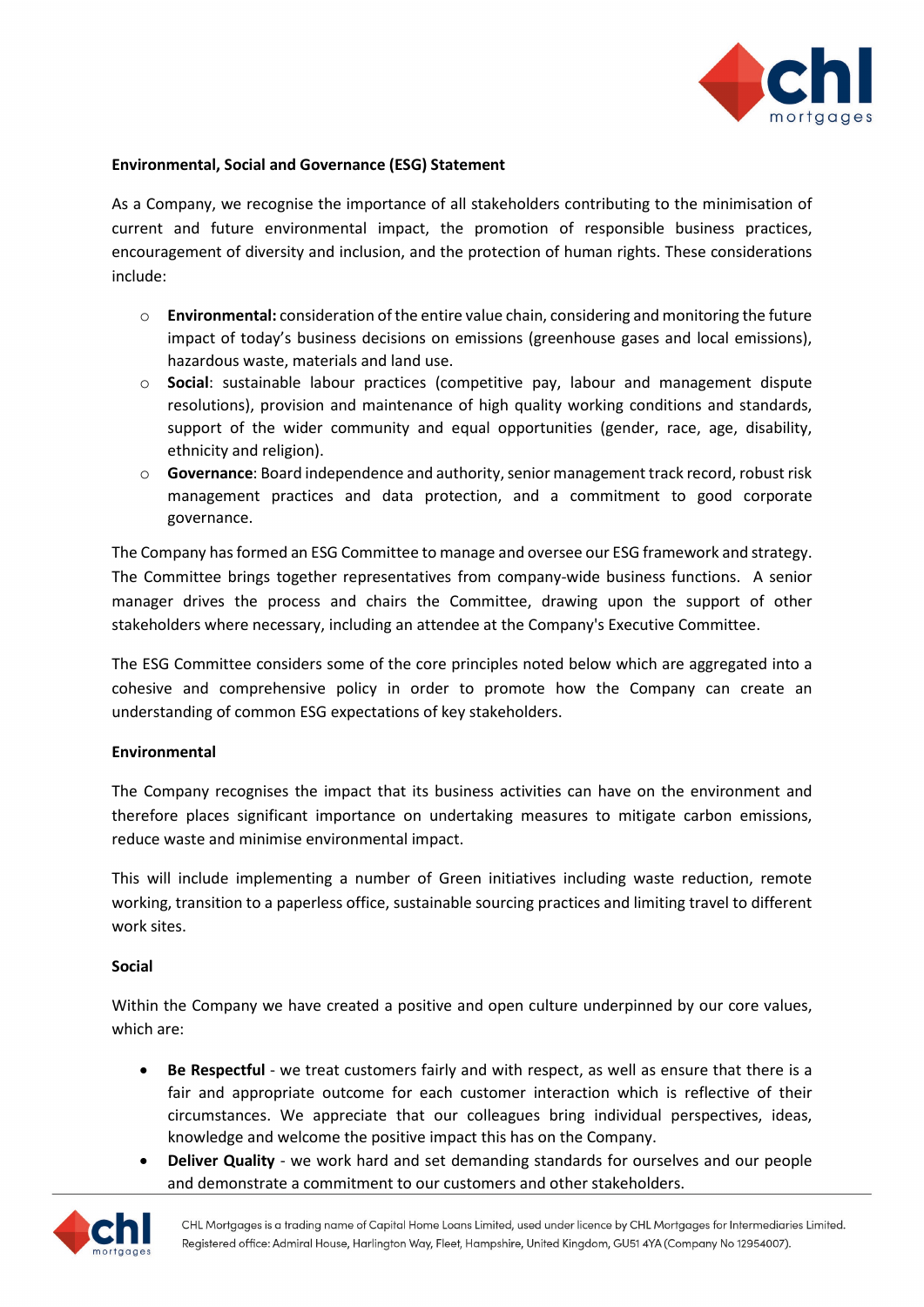

- **Listen and be heard** we communicate openly and challenge constructively, encouraging an open door policy and an inclusive approach.
- **Be Accountable** we take pride in what we do, consistently delivering the best outcome for customers, colleagues and the Company. We take ownership and responsibility for our personal objectives and development, aiming for continuous improvement at all times. .
- **Celebrate Success** we take responsibility for recognising and sharing our individual and team accomplishments and understand the importance of communicating the Company's achievements.
- **Make an Impact** we aim to make a positive difference within and beyond our workplace through our day-to-day activity and by contributing to our community.

The executive team strives to create an open and friendly working environment. Colleague engagement and enablement is promoted, and the business tolerates mistakes to continuously improve from lessons learnt.

The Company is committed to providing equal opportunities in employment and ensures that it will not discriminate against job applicants or colleagues on the grounds of their sex, marital status, sexual orientation, disability, age, race (including colour, nationality or ethnicity), religion or belief, and gender reassignment. It is the Company's policy to make every effort to provide a working environment free from harassment, intimidation, and discrimination.

The Company has provided support for colleagues by having Champions who are there to help and sign-post colleagues at all levels to help in relation to mental health and wellbeing challenges. The Company also has Diversity & Inclusion Champions, who will work alongside HR to work on initiatives and events that create a diverse and inclusive environment in which to work.

## **Governance**

The Company recognises the importance of robust corporate governance which increases transparency and accountability for decision making. The responsibilities of the board include setting the Company's strategic aims, providing the leadership to put them into effect, supervising the management of business and reporting to shareholders on their stewardship, as well as monitoring and upholding the culture, values, standards, ethics, brand and reputation of the Company.

The Board Committees such as Audit, Risk, Nominations and Remuneration Committees delegate authority to the Executive Committee for the day-to-day management of the business, who in turn delegate downstream to other management committees and forums – each of which has a defined purpose and terms of reference clearly set out in the Board Governance Manual.

The Company has strong compliance and governance policies in place including Conflicts of Interest, Anti Bribery and Corruption, Financial Crime, Whistleblowing, Business Continuity and Cyber Security.

The Company also has a comprehensive suite of Human Resource policies in place including Modern Slavery, Remuneration, Learning and Development, Equal Opportunities and Dignity at work, Flexible Working and Grievances & Stress Management.